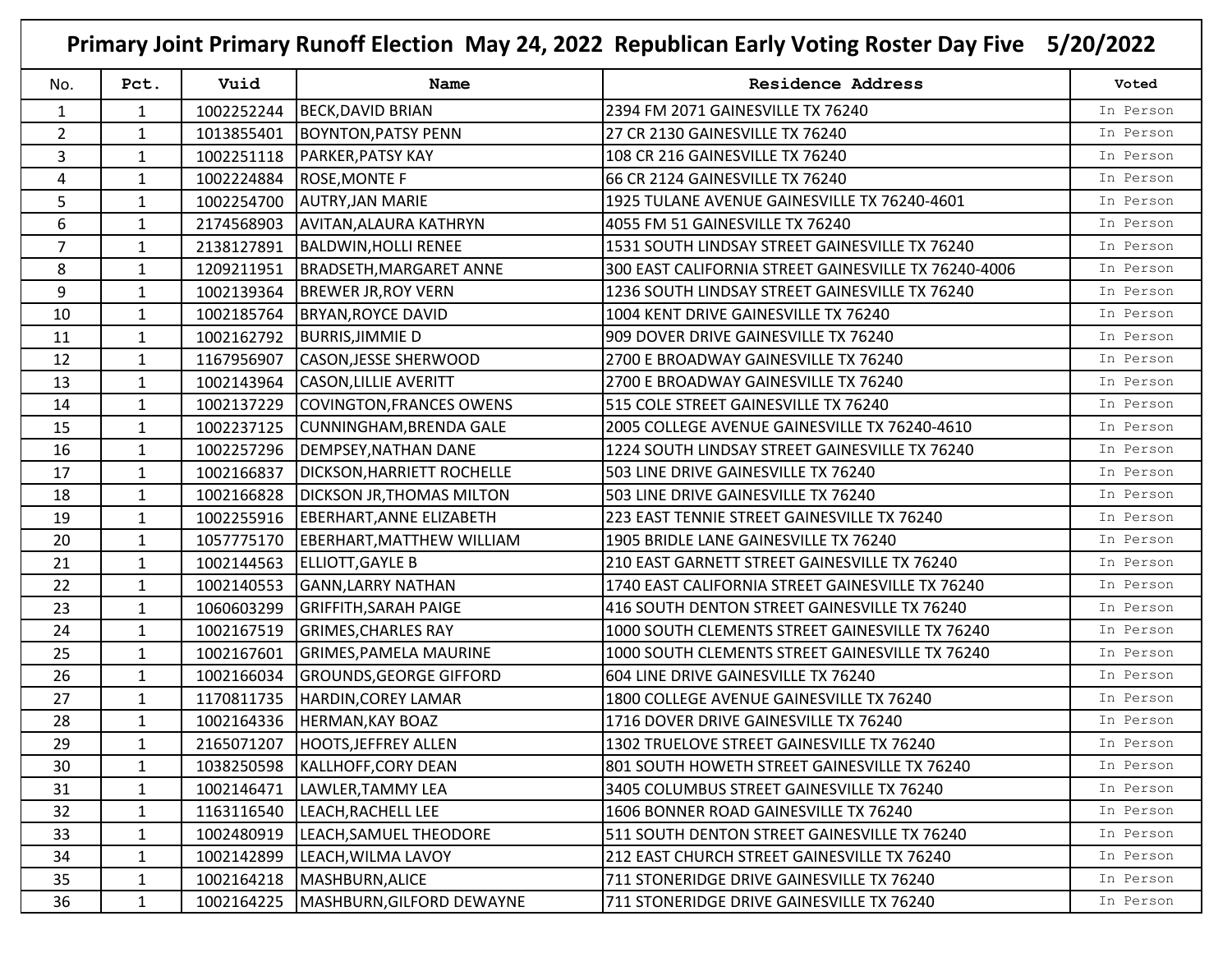| 37 | 1              | 1023507051 | MCNAMARA, LISA MARIE             | 1714 LAUREL ROAD GAINESVILLE TX 76240                   | In Person |
|----|----------------|------------|----------------------------------|---------------------------------------------------------|-----------|
| 38 | $\mathbf{1}$   | 1002162065 | MEADOR, TRACY LYN                | 701 MELODY LANE GAINESVILLE TX 76240                    | In Person |
| 39 | $\mathbf{1}$   | 2156748748 | OPRITZA-LANCASTER, CONNIE        | 1306 EAST CALIFORNIA STREET GAINESVILLE TX 76240        | In Person |
| 40 | $\mathbf{1}$   | 2130554641 | PHILLIPS, MICHAEL JOEL           | 218 GORDON STREET GAINESVILLE TX 76240                  | In Person |
| 41 | $\mathbf{1}$   | 1023495740 | <b>ROBINSON, CAROL ANN</b>       | 2011 STANFORD DRIVE GAINESVILLE TX 76240                | In Person |
| 42 | $\mathbf{1}$   | 1184084872 | <b>ROBINSON, PHILIP A</b>        | 2011 STANFORD DRIVE GAINESVILLE TX 76240                | In Person |
| 43 | 1              | 1002157770 | <b>ROSSON, CHRISTY SKYLYN</b>    | 100 CR 3003 GAINESVILLE TX 76240                        | In Person |
| 44 | 1              | 1002255287 | <b>ROSSON, MASON CHISUM</b>      | 100 CR 3003 GAINESVILLE TX 76240                        | In Person |
| 45 | $\mathbf{1}$   | 1187876266 | <b>SCHMITT, GARETT ALAN</b>      | 1302 TRUELOVE STREET GAINESVILLE TX 76240               | In Person |
| 46 | $\mathbf{1}$   |            | 1002249544 SELF, ROBERT ELMO     | 1411 NATALIE DRIVE GAINESVILLE TX 76240                 | In Person |
| 47 | $\mathbf{1}$   | 2125049047 | SHENK, ANGELA K                  | 1721 ANTHONY STREET GAINESVILLE TX 76240                | In Person |
| 48 | $\mathbf{1}$   | 1002168341 | SLUDER, BRIDGETTE RENEE          | 1722 LAUREL ROAD GAINESVILLE TX 76240                   | In Person |
| 49 | $\mathbf{1}$   | 1002143901 | SULLIVANT, DEBORAH JEAN          | 416 SOUTH DENTON STREET GAINESVILLE TX 76240            | In Person |
| 50 | $\mathbf{1}$   | 1008998274 | <b>TAYLOR, PENNY JOETTA</b>      | 1519 EAST GARNETT STREET GAINESVILLE TX 76240           | In Person |
| 51 | $\mathbf{1}$   | 1150182646 | THOMPSON, JONELL LIPSEY          | 1904 TULANE AVENUE GAINESVILLE TX 76240                 | In Person |
| 52 | $\mathbf{1}$   | 1164014447 | TORRES, MARIA D                  | 3509 COLUMBUS STREET GAINESVILLE TX 76240               | In Person |
| 53 | $\mathbf{1}$   | 1205990277 | <b>TUCKER, KEISHA MARIE</b>      | 300 SOUTH WINE STREET GAINESVILLE TX 76240              | In Person |
| 54 | $\mathbf{1}$   | 1002164499 | TURBEVILLE, MARY                 | 3105 BRIARCLIFF CIRCLE GAINESVILLE TX 76240             | In Person |
| 55 | $\mathbf{1}$   | 1008452439 | <b>TURNER, DORIS WALLACE</b>     | 900 SOUTH LINDSAY STREET E GAINESVILLE TX 76240         | In Person |
| 56 | 1              | 1002164772 | <b>TURNER, NICKIE HUDDLESTON</b> | 1521 HARRIS STREET GAINESVILLE TX 76240                 | In Person |
| 57 | $\mathbf{1}$   | 1002164045 | <b>TURNER, WELDON RAY</b>        | 1521 HARRIS STREET GAINESVILLE TX 76240-5532            | In Person |
| 58 | $\mathbf{1}$   | 1056915285 | <b>WALLACE, GARLAND RAY</b>      | 1810 BERSAND AVENUE GAINESVILLE TX 76240                | In Person |
| 59 | $\mathbf{1}$   | 1056298822 | <b>WALLACE, PATRICIA YVONNE</b>  | 1810 BERSAND AVENUE GAINESVILLE TX 76240                | In Person |
| 60 | $\mathbf{1}$   | 1182585429 | <b>WATSON, KENNETH CHARLES</b>   | 223 LANIUS STREET GAINESVILLE TX 76240                  | In Person |
| 61 | $\mathbf{1}$   | 2171833044 | ZIMMERER, MARGARET J             | 715 SOUTH DENTON STREET GAINESVILLE TX 76240            | In Person |
| 62 | $\mathbf{1}$   | 2171833346 | <b>ZIMMERER, THOMAS J</b>        | 715 SOUTH DENTON STREET GAINESVILLE TX 76240            | In Person |
| 63 | $\overline{2}$ | 1011442626 | <b>BURNETT, ANGELA RENAE</b>     | 512 NORTH DENTON STREET GAINESVILLE TX 76240            | In Person |
| 64 | $\overline{2}$ | 1010841098 | <b>COLEMAN SR, DONALD R</b>      | 509 LYNCH STREET GAINESVILLE TX 76240                   | In Person |
| 65 | $2^{\circ}$    | 1002157547 | COLLINS, DARLESS GAIL            | 515 WEST STAR STREET GAINESVILLE TX 76240               | In Person |
| 66 | $2^{\circ}$    | 2133412995 | DHANE, JOELLA DENISE             | 1412 MYRTLE STREET GAINESVILLE TX 76240                 | In Person |
| 67 | $\overline{2}$ |            | 2127434327   DHANE, TOMMY LYNN   | 1412 MYRTLE STREET GAINESVILLE TX 76240                 | In Person |
| 68 | 2              | 1021570969 | HENDERSON, WANDA GAIL            | 1100 LAWRENCE STREET APT 17 GAINESVILLE TX 76240        | In Person |
| 69 | $\overline{2}$ | 1002174855 | <b>HILL, CURTIS JUAN</b>         | 1001 NORTH TAYLOR STREET GAINESVILLE TX 76240           | In Person |
| 70 | $\overline{2}$ | 2171719610 | HOWARD, JARED NATHANIEL          | 912 NORTH MORRIS STREET GAINESVILLE TX 76240            | In Person |
| 71 | $\overline{2}$ | 1009375781 | HULL, FELICIA RAE                | 811 WEST STAR STREET GAINESVILLE TX 76240               | In Person |
| 72 | $\overline{2}$ | 1002184962 | <b>IDOM, SANDRA HART</b>         | 1101 LAWRENCE STREET APT 702 GAINESVILLE TX 76240       | In Person |
| 73 | $\overline{2}$ | 1002236740 | JOHNSTON, BRENDA JOYCE           | 1920 FLORAL DRIVE GAINESVILLE TX 76240                  | In Person |
| 74 | 2              | 2148715441 | JONES, HALEY M                   | 414 NORTH DIXON STREET APT B GAINESVILLE TX 76240       | In Person |
| 75 | $\overline{2}$ | 1002142230 | KING, TRACI LYNE                 | 1615 EAST CALIFORNIA STREET APT 11 GAINESVILLE TX 76240 | In Person |
| 76 | $\overline{2}$ |            | 1002256718 SCOGGINS, SHANNON LYN | 715 NORTH HOWETH STREET GAINESVILLE TX 76240            | In Person |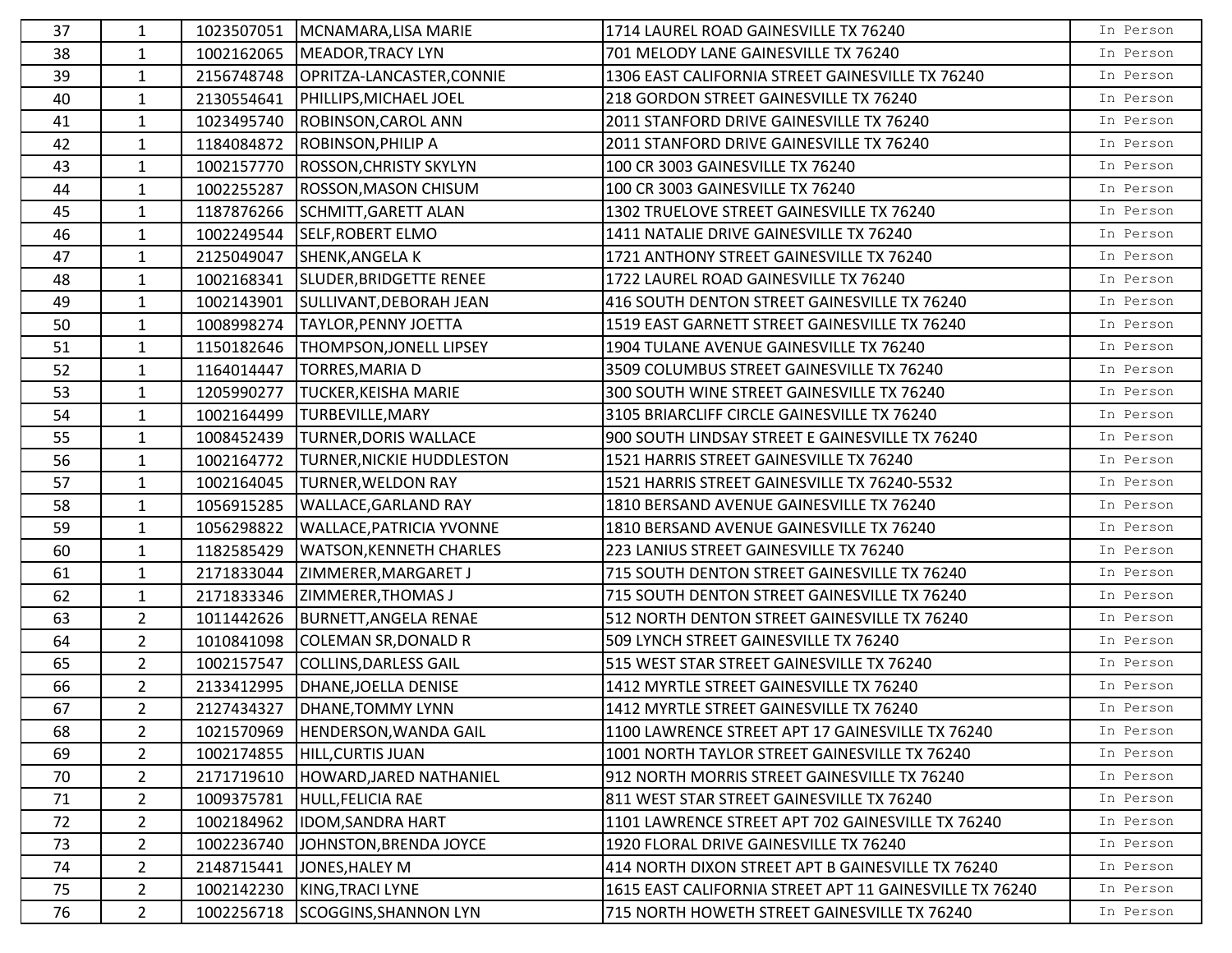| 77  | $\overline{2}$ |            | 1002253808 SHARP, PAT DEROYCE         | 816 NORTH TAYLOR STREET GAINESVILLE TX 76240  | In Person |
|-----|----------------|------------|---------------------------------------|-----------------------------------------------|-----------|
| 78  | $\overline{2}$ |            | 1002258243   WIESE, JOHN ROBERT       | 1109 THROCKMORTON STREET GAINESVILLE TX 76240 | In Person |
| 79  | 3              | 1010889310 | <b>ANGER, CHARLES LEROY</b>           | 6285 FM 1630 GAINESVILLE TX 76240             | In Person |
| 80  | 3              | 1017185477 | BECKER, MICHAEL JOSEPH                | 1695 CR 318 GAINESVILLE TX 76240              | In Person |
| 81  | 3              | 1002250908 | CAWYER, ROSCOE DAVIS                  | 35 CR 3630 GAINESVILLE TX 76240               | In Person |
| 82  | 3              | 2140928162 | DILL, LAURA ELIZABETH                 | 3888 CR 306 GAINESVILLE TX 76240              | In Person |
| 83  | 3              | 1002146025 | DILL, MARSHA ALINE                    | 3888 CR 306 GAINESVILLE TX 76240              | In Person |
| 84  | 3              | 1002157791 | <b>ENDRES, JANICE</b>                 | 809 CR 304 GAINESVILLE TX 76240               | In Person |
| 85  | 3              | 1002158638 | <b>HESS, BRIAN DENNIS</b>             | 131 CR 352 GAINESVILLE TX 76240               | In Person |
| 86  | 3              |            | 1162324484   HUSTON JR, THOMAS EDWARD | 5168 CR 308 GAINESVILLE TX 76240              | In Person |
| 87  | 3              | 1002137802 | MERRICK, STEPHEN CARTWRIGHT           | 5489 FM 1630 GAINESVILLE TX 76240             | In Person |
| 88  | 3              | 1002205882 | MULLER, JIMMIE RAY                    | 3926 CR 337 GAINESVILLE TX 76240              | In Person |
| 89  | 3              | 1002205895 | MULLER, LINDA MELIUS                  | 3926 CR 337 GAINESVILLE TX 76240              | In Person |
| 90  | 3              | 1002219436 | <b>ODELL, DONNA KAY</b>               | 2837 FM 1630 GAINESVILLE TX 76240             | In Person |
| 91  | 3              | 1081023458 | <b>ROBERTS JR, DOYLE RUSSELL</b>      | 2026 CR 323 GAINESVILLE TX 76240              | In Person |
| 92  | 3              | 1080998774 | ROBERTS, PAULA CUNNINGHAM             | 2026 CR 323 GAINESVILLE TX 76240              | In Person |
| 93  | 3              | 1009298512 | YOSTEN, VALERIE LYNN                  | 433 CR 307 GAINESVILLE TX 76240               | In Person |
| 94  | 4              | 2168111476 | COX, RHONDA BASSHAM                   | 3878 FM 371 GAINESVILLE TX 76240              | In Person |
| 95  | 4              | 1014342062 | JEFFRIES, MARY ELIZABETH              | 178 CR 193 GAINESVILLE TX 76240               | In Person |
| 96  | 4              | 1002144753 | LONG, GINA YOUNG                      | 310 CR 133 GAINESVILLE TX 76240               | In Person |
| 97  | 4              | 1002251765 | ORTOWSKI, RONALD ANTHONY              | 175 CR 131 GAINESVILLE TX 76240-7043          | In Person |
| 98  | 4              | 1002221047 | <b>PARSONS, AMBER GREWING</b>         | 5691 FM 371 GAINESVILLE TX 76240              | In Person |
| 99  | 4              | 1002243747 | <b>BOWDEN, PATRICIA ANNE</b>          | 2007 BRENTWOOD DRIVE GAINESVILLE TX 76240     | In Person |
| 100 | 4              | 2142060768 | COLEMAN, DUNCAN ALLEN                 | 1925 ASPEN RD GAINESVILLE TX 76240            | In Person |
| 101 | 4              | 1002194775 | <b>DYER, SHERION BARTHOLD</b>         | 1116 WHALEY DRIVE GAINESVILLE TX 76240        | In Person |
| 102 | 4              | 1002242841 | <b>EARLEY, BOB LEE</b>                | 1202 NORTH HOWETH STREET GAINESVILLE TX 76240 | In Person |
| 103 | 4              | 1014009412 | <b>GREER, JARED CLARK</b>             | 404 ASPEN RD GAINESVILLE TX 76240             | In Person |
| 104 | 4              | 1002139068 | HAVERKAMP, MONTE DONALD               | 1400 HILLCREST BOULEVARD GAINESVILLE TX 76240 | In Person |
| 105 | 4              | 1002138924 | HAVERKAMP, SHERRI HERR                | 1400 HILLCREST BOULEVARD GAINESVILLE TX 76240 | In Person |
| 106 | 4              | 1002246902 | <b>HENRY, DIANE MARIE</b>             | 1201 ELMWOOD STREET GAINESVILLE TX 76240      | In Person |
| 107 | 4              |            | 1002247416 HOLT, PEGGY WILSON         | 2304 MESQUITE CIRCLE GAINESVILLE TX 76240     | In Person |
| 108 | 4              | 1002158877 | HUCKABEE, LEOTA FRANKLIN              | 2505 LIBERTY WAY GAINESVILLE TX 76240         | In Person |
| 109 | 4              | 1002242335 | HUNTER, DONALD RAY                    | 1309 HILLSIDE DRIVE GAINESVILLE TX 76240      | In Person |
| 110 | 4              | 2152713825 | KUHN, KARLI DAYLE                     | 316 WILLOW WAY GAINESVILLE TX 76240           | In Person |
| 111 | 4              | 1002244772 | LANGSTON, LYNDA MOCK                  | 315 ROSEDALE DRIVE GAINESVILLE TX 76240       | In Person |
| 112 | 4              | 1002245344 | LANGSTON, TOMMY LEE                   | 315 ROSEDALE DRIVE GAINESVILLE TX 76240       | In Person |
| 113 | 4              | 1002175498 | LINDSEY, STEPHANIE ELAINE             | 2205 MESQUITE STREET GAINESVILLE TX 76240     | In Person |
| 114 | 4              | 1002175507 | LINDSEY, THOMAS WAYNE                 | 2205 MESQUITE STREET GAINESVILLE TX 76240     | In Person |
| 115 | 4              | 1007283708 | NEAL, IRA LEE                         | 101 CANDLEWOOD CIRCLE GAINESVILLE TX 76240    | In Person |
| 116 | 4              | 1007283712 | NEAL, JOSEFINA PINA                   | 101 CANDLEWOOD CIRCLE GAINESVILLE TX 76240    | In Person |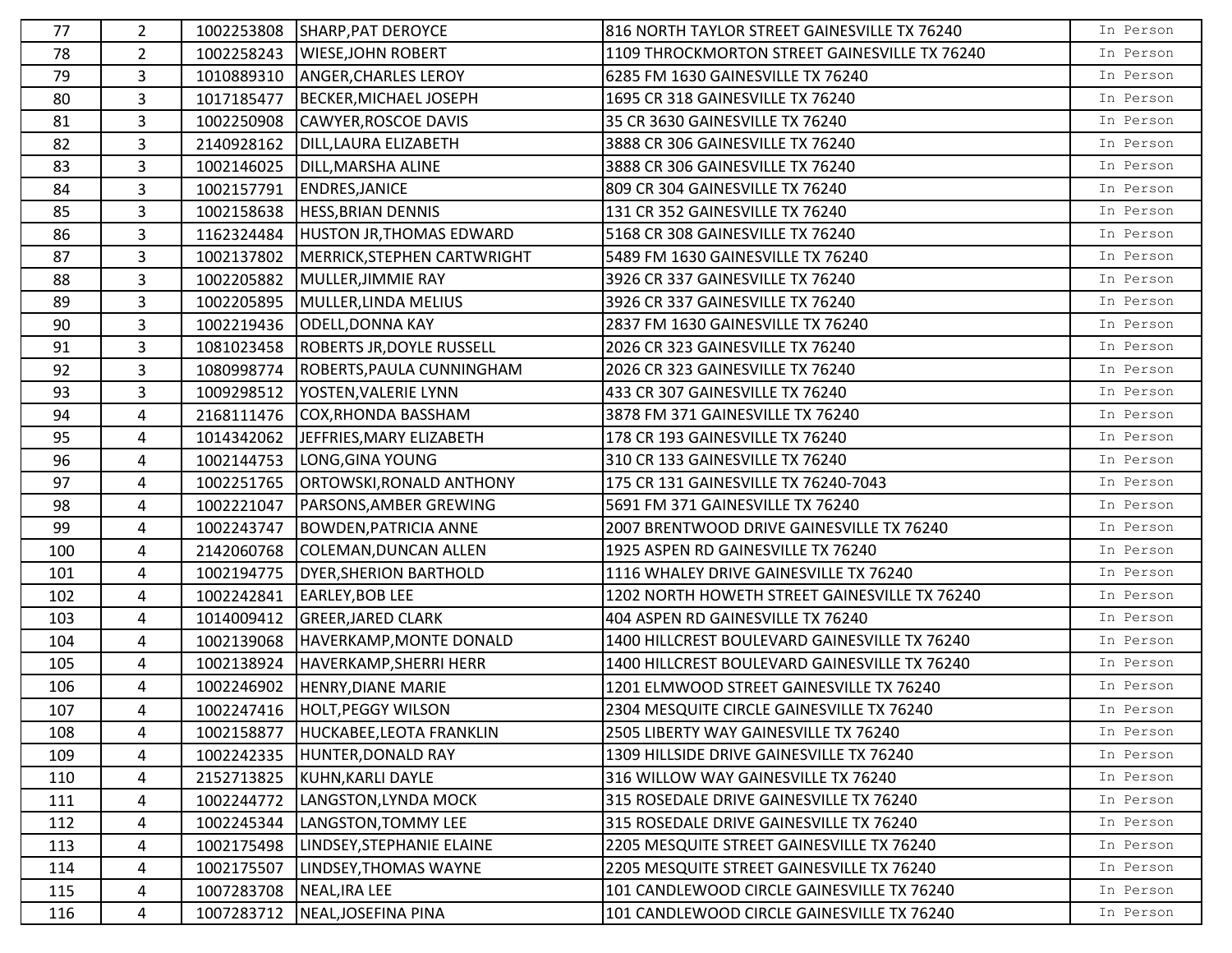| 117 | 4              | 1002248105 | NEU, LORI MICHELLE                   | 1007 WHEELER CREEK DRIVE GAINESVILLE TX 76240 | In Person |
|-----|----------------|------------|--------------------------------------|-----------------------------------------------|-----------|
| 118 | 4              | 1021205511 | PORTER, BRENTON RICHARD              | 1914 MAPLEWOOD COURT GAINESVILLE TX 76240     | In Person |
| 119 | 4              | 1002239324 | PORTER, DAWN                         | 1914 MAPLEWOOD COURT GAINESVILLE TX 76240     | In Person |
| 120 | 4              | 1002242342 | RICHARDS, KAREN ELAINE               | 708 ASPEN RD GAINESVILLE TX 76240             | In Person |
| 121 | 4              | 1009055127 | <b>ROFF, JEANETTE CATON</b>          | 608 ASPEN RD GAINESVILLE TX 76240             | In Person |
| 122 | 4              | 2132944127 | SIMMONS, LORENA BETTY ANN            | 915 EAST HWY 82 APT 229 GAINESVILLE TX 76240  | In Person |
| 123 | 4              | 1024893895 | SMITH, BETTY GREENE                  | 1009 ROSEDALE DRIVE GAINESVILLE TX 76240-3721 | In Person |
| 124 | 4              | 1019033137 | SPARKMAN, GEORGE A                   | 1912 CYPRESS COURT GAINESVILLE TX 76240       | In Person |
| 125 | 4              | 1019033159 | SPARKMAN, NORMA JEAN                 | 1912 CYPRESS COURT GAINESVILLE TX 76240       | In Person |
| 126 | 4              | 1002241882 | STEUBING, CLEMO DONALD               | 2012 GREENBRIAR DRIVE GAINESVILLE TX 76240    | In Person |
| 127 | 4              | 1002241895 | STEUBING, SHARON                     | 2012 GREENBRIAR DRIVE GAINESVILLE TX 76240    | In Person |
| 128 | 4              | 1010809805 | <b>WALLACE, PATRICIA WILSON</b>      | 2300 MESQUITE CIRCLE GAINESVILLE TX 76240     | In Person |
| 129 | 4              | 1002227550 | WOOLDRIDGE, LESLIE KENT              | 402 ASPEN RD GAINESVILLE TX 76240             | In Person |
| 130 | 4              | 1002227177 | WOOLDRIDGE, MARILYN REBECCA          | 402 ASPEN RD GAINESVILLE TX 76240             | In Person |
| 131 | 6              | 2000880763 | <b>BARR, LONNY DEAN</b>              | 1124 CR 127 WHITESBORO TX 76273               | In Person |
| 132 | 6              | 1172924693 | BARTEAU, MICHEL JAVAL                | 7844 CR 115 WHITESBORO TX 76273               | In Person |
| 133 | 6              | 1002185124 | <b>BARTEAU, SANDRA LEE</b>           | 7844 CR 115 WHITESBORO TX 76273               | In Person |
| 134 | 6              | 1025444315 | <b>CRISP, BRENDA JOYCE</b>           | 1290 CR 167 WHITESBORO TX 76273               | In Person |
| 135 | 6              | 1025433594 | <b>CRISP, JACKIE NELSON</b>          | 1290 CR 167 WHITESBORO TX 76273               | In Person |
| 136 | 6              | 1207130536 | DAVIDSON, BRITTNEY GAYLE             | 13473 BIG INDIAN ROAD CALLISBURG TX 76240     | In Person |
| 137 | 6              | 1164282715 | <b>GRGURICH, LUCAS WADE</b>          | 10142 FM 371 GAINESVILLE TX 76240             | In Person |
| 138 | 6              | 1002271182 | KING, CLEO LAVOY                     | 3833 CR 123 GAINESVILLE TX 76240              | In Person |
| 139 | 6              | 1002170144 | KING, SANDRA                         | 3833 CR 123 GAINESVILLE TX 76240              | In Person |
| 140 | 6              | 1002271169 | LILLARD, DOUGLAS RAY                 | 3831 CR 123 GAINESVILLE TX 76240-7177         | In Person |
| 141 | 6              | 1002184134 | <b>ORTOWSKI, FRANK JOHN</b>          | 316 CR 119 GAINESVILLE TX 76240               | In Person |
| 142 | 6              | 1002182840 | <b>PAXTON JR, HOMER LEE</b>          | 151 DANIEL BOONE LANE WHITESBORO TX 76273     | In Person |
| 143 | 6              | 1002182903 | PAXTON, KATHERINE DEBORAH            | 151 DANIEL BOONE LANE WHITESBORO TX 76273     | In Person |
| 144 | 6              | 1002247617 | <b>TERRY, KATHY SUE</b>              | 315 MULE RUN GAINESVILLE TX 76240-1136        | In Person |
| 145 | $\overline{7}$ | 1002235374 | <b>BROYLES, LOUIS RAY</b>            | 1749 FM 371 GAINESVILLE TX 76240              | In Person |
| 146 | $\overline{7}$ | 2124347007 | CARR, WANDA KAY                      | 112 CR 190 GAINESVILLE TX 76240               | In Person |
| 147 | $\overline{7}$ |            | 1002176225 COVINGTON, MORTON DOUGLAS | 280 WOODBINE LANE GAINESVILLE TX 76240        | In Person |
| 148 | 7              | 1002176218 | COVINGTON, ZONARUTH                  | 280 WOODBINE LANE GAINESVILLE TX 76240        | In Person |
| 149 | $\overline{7}$ | 1002160028 | HUTCHINSON, DIANNA LYNN              | 1237 CR 182 GAINESVILLE TX 76240              | In Person |
| 150 | 7              | 1010861753 | JACKSON, COURTNEY SHAWN              | 753 HAWKINS ROAD WHITESBORO TX 76273          | In Person |
| 151 | $\overline{7}$ | 1012004909 | MASK, BRANDON CODY                   | 4596 CR 107 GAINESVILLE TX 76240              | In Person |
| 152 | $\overline{7}$ | 1154169727 | MASK, JULIE ELIZABETH                | 4596 CR 107 GAINESVILLE TX 76240              | In Person |
| 153 | 7              | 1002177950 | SANDERS, KELLIE GEORGETTE            | 637 CR 150 GAINESVILLE TX 76240               | In Person |
| 154 | $\overline{7}$ | 1013548434 | <b>SCALES, LAUREL BROOKS</b>         | 753 HAWKINS ROAD WHITESBORO TX 76273          | In Person |
| 155 | $\overline{7}$ | 1009277679 | STEPHENS, RONNIE DALE                | 319 CR 199 GAINESVILLE TX 76240               | In Person |
| 156 | $\overline{7}$ | 1002173142 | SWEARINGIN, JANIE                    | 407 LABORDE LANE GAINESVILLE TX 76240         | In Person |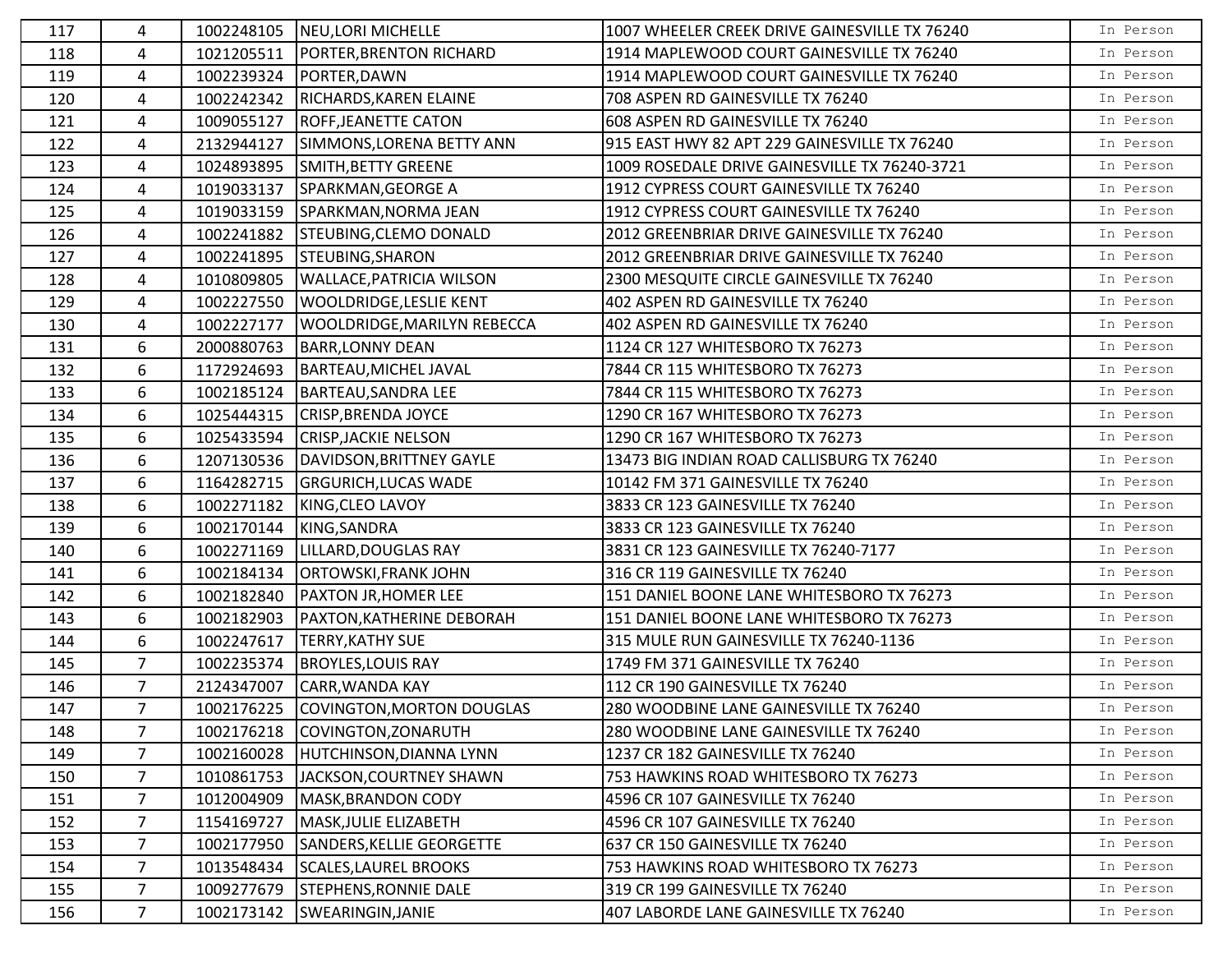| 157 | 7              | 1002247025 | <b>WILLINGHAM, JAMES EARL</b>  | 423 CR 173 GAINESVILLE TX 76240           | In Person |
|-----|----------------|------------|--------------------------------|-------------------------------------------|-----------|
| 158 | $\overline{7}$ | 1002247018 | <b>WILLINGHAM, LESLIE MAE</b>  | 423 CR 173 GAINESVILLE TX 76240           | In Person |
| 159 | 7              | 1002154572 | WIMMER, MARLIN RAYMOND         | 1218 PARKSIDE CIRCLE GAINESVILLE TX 76240 | In Person |
| 160 | 8              | 1060627104 | <b>BLACK, FRANCIS ROBERT</b>   | 2233 CR 208 GAINESVILLE TX 76240          | In Person |
| 161 | 8              | 1009612852 | BLACK, MARRITA SUSAN           | 2233 CR 208 GAINESVILLE TX 76240          | In Person |
| 162 | 8              | 1002179266 | <b>ELDREDGE, JOE LEE</b>       | 4283 FM 902 GAINESVILLE TX 76240          | In Person |
| 163 | 8              | 1002179278 | ELDREDGE,LINDA                 | 4283 FM 902 GAINESVILLE TX 76240          | In Person |
| 164 | 8              | 1002182547 | JONES, LEONARD BRYAN           | 1368 CR 263 GAINESVILLE TX 76240          | In Person |
| 165 | 8              | 1002241830 | MEECE, JERRY DON               | 2535 FM 3092 GAINESVILLE TX 76240         | In Person |
| 166 | 8              | 1002241848 | MEECE, SHIRLEY EDWARDS         | 2535 FM 3092 GAINESVILLE TX 76240         | In Person |
| 167 | 8              | 1023018038 | <b>STOPHER, ROBERT SPRAGUE</b> | 665 CR 224 GAINESVILLE TX 76240           | In Person |
| 168 | 8              | 1023018055 | <b>STOPHER, TERESA K</b>       | 665 CR 224 GAINESVILLE TX 76240           | In Person |
| 169 | 8              | 1022872383 | <b>VANHOOREBEKE, JANIS KAY</b> | 4590 FM 3164 GAINESVILLE TX 76240         | In Person |
| 170 | 10             | 1011490178 | <b>BARNES, MELVIN DENNIS</b>   | 260 WOLF CREEK ROAD VALLEY VIEW TX 76272  | In Person |
| 171 | 10             | 1221656325 | <b>BRIDWELL, JEREMY JENSEN</b> | 753 CR 286 COLLINSVILLE TX 76233          | In Person |
| 172 | 10             | 1010993020 | CANON, PAUL EDWIN              | 4017 CR 265 COLLINSVILLE TX 76233         | In Person |
| 173 | 10             | 1002187306 | <b>CLARK, JANIE CASON</b>      | 9518 SOUTH FM 372 GAINESVILLE TX 76240    | In Person |
| 174 | 10             | 1014055388 | <b>CLARK, JOE HAROLD</b>       | 1100 FM 3496 GAINESVILLE TX 76240         | In Person |
| 175 | 10             | 1002187436 | <b>CLARK, LARRY GENE</b>       | 9518 SOUTH FM 372 GAINESVILLE TX 76240    | In Person |
| 176 | 10             | 1002189035 | <b>CLARK, PHILLIP MARK</b>     | 9520 SOUTH FM 372 GAINESVILLE TX 76240    | In Person |
| 177 | 10             | 1014055357 | <b>CLARK, SYLVIA EASON</b>     | 1100 FM 3496 GAINESVILLE TX 76240         | In Person |
| 178 | 10             | 2143464166 | DAY, AUSTIN MATTHEW CLARK      | 9232 SOUTH FM 372 GAINESVILLE TX 76240    | In Person |
| 179 | 10             | 1002189543 | <b>DAY, PAIGE CLARK</b>        | 9232 SOUTH FM 372 GAINESVILLE TX 76240    | In Person |
| 180 | 10             | 1092310976 | DEGRAND, DARRIN DEAN           | 67 CR 2261 VALLEY VIEW TX 76272           | In Person |
| 181 | 10             | 2127377410 | <b>DWYER, BRANDON SCOTT</b>    | 815 MCKENZIE ROAD TIOGA TX 76271          | In Person |
| 182 | 10             | 1013150098 | LESTER, TIFFANY MARIE          | 1050 BLACKJACK ROAD VALLEY VIEW TX 76272  | In Person |
| 183 | 10             | 1002234743 | MARTINDALE, EDWARD ELVIN       | 1081 CLARK ROAD GAINESVILLE TX 76240      | In Person |
| 184 | 10             | 1002234758 | MARTINDALE, SHIRLEY BRANCH     | 1081 CLARK ROAD GAINESVILLE TX 76240      | In Person |
| 185 | 10             | 1002185153 | MITCHELL, COREY BRYSON         | 7365 SOUTH FM 372 GAINESVILLE TX 76240    | In Person |
| 186 | 10             | 1011737987 | PIRNIE, LOWELL DEE             | 432 HEMMING ROAD VALLEY VIEW TX 76272     | In Person |
| 187 | 10             | 1002188630 | PITZINGER, DEANNA              | 1347 MORROW ROAD VALLEY VIEW TX 76272     | In Person |
| 188 | 10             | 1020787652 | <b>ROBERTS, TIMOTHY JAY</b>    | 1675 CR 203 COLLINSVILLE TX 76233         | In Person |
| 189 | 10             | 2171332854 | SMITH, LAREE                   | 459 OAK HILL ROAD VALLEY VIEW TX 76272    | In Person |
| 190 | 10             | 1092606134 | SMITH, MICHAEL SHAWN           | 459 OAK HILL ROAD VALLEY VIEW TX 76272    | In Person |
| 191 | 10             | 1074258881 | TALLY, DANA ERWIN              | 532 CR 2261 VALLEY VIEW TX 76272          | In Person |
| 192 | 10             | 1002191449 | <b>TUCK, SUZANNE</b>           | 897 CR 265 COLLINSVILLE TX 76233          | In Person |
| 193 | 10             | 1019158261 | WALZEL, MICHAEL DUANE          | 1369 CR 232 COLLINSVILLE TX 76233         | In Person |
| 194 | 10             | 1022439608 | <b>WEST, DAX BRANDON</b>       | 1836 CR 2117 GAINESVILLE TX 76240         | In Person |
| 195 | 10             | 1018618814 | WEST, JAMI ANN                 | 1836 CR 2117 GAINESVILLE TX 76240         | In Person |
| 196 | 11             | 1092029064 | ALEXANDER, JUDY LEE            | 267 CR 2131 VALLEY VIEW TX 76272          | In Person |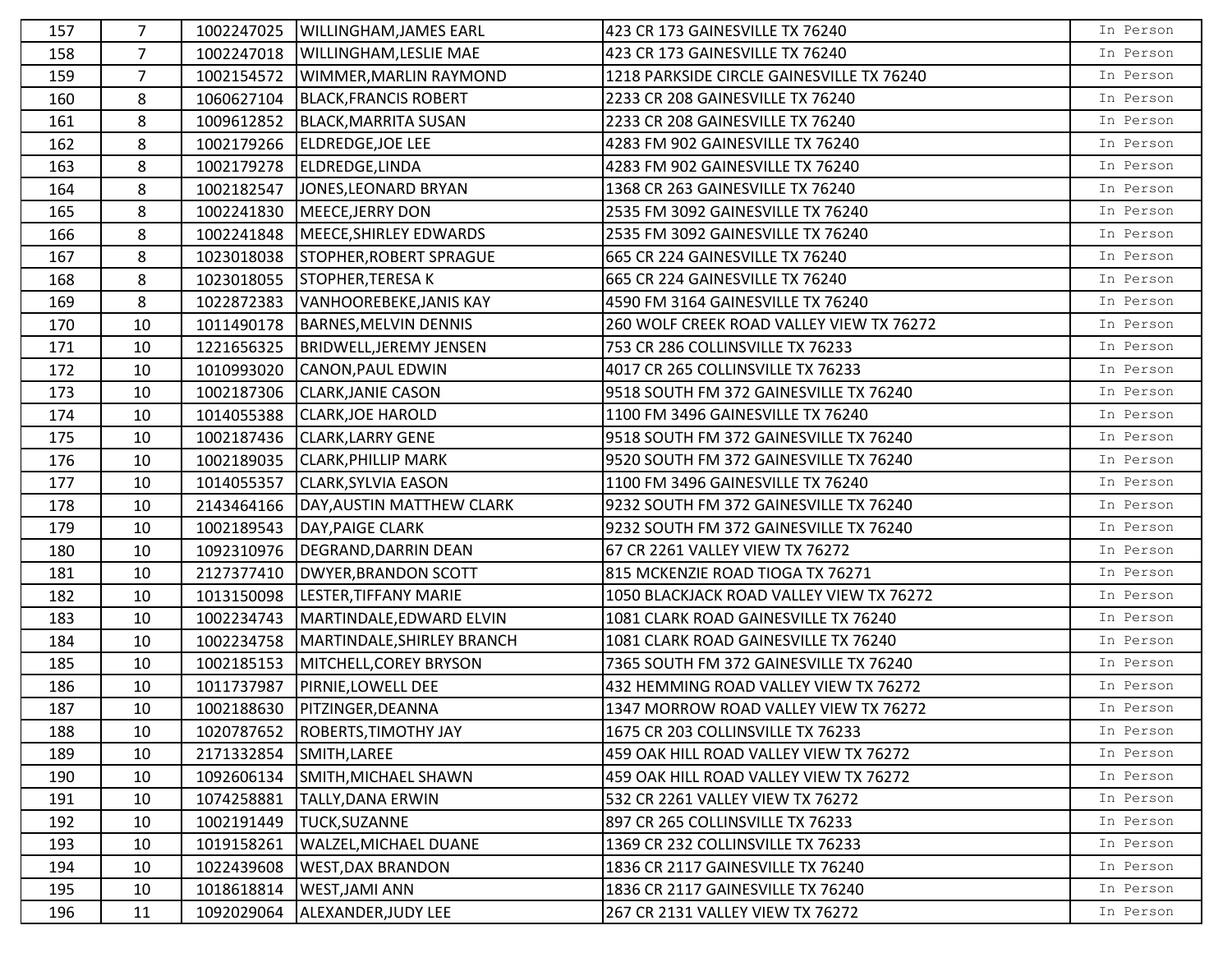| 197 | 11 | 1092001155 | ALEXANDER, ROBERT EDWARD             | 267 CR 2131 VALLEY VIEW TX 76272            | In Person |
|-----|----|------------|--------------------------------------|---------------------------------------------|-----------|
| 198 | 11 | 1002190523 | BOAZ, PAMELA JEAN                    | 676 CR 220 GAINESVILLE TX 76240             | In Person |
| 199 | 11 | 1013243977 | <b>CARR, BRANDY ANN</b>              | 301 ARMSTRONG STREET VALLEY VIEW TX 76272   | In Person |
| 200 | 11 | 1199119110 | <b>CARR, GRADEY BENTON</b>           | 301 ARMSTRONG STREET VALLEY VIEW TX 76272   | In Person |
| 201 | 11 | 1002140374 | <b>CLAUNCH, DAVID CHARLES</b>        | 425 CR 248 VALLEY VIEW TX 76272             | In Person |
| 202 | 11 | 1002140388 | <b>CLAUNCH, KAY</b>                  | 425 CR 248 VALLEY VIEW TX 76272             | In Person |
| 203 | 11 | 1077356454 | DORA, STEVEN JAMES                   | 561 CR 2254 VALLEY VIEW TX 76272-7662       | In Person |
| 204 | 11 | 1091042332 | DUFFY, WYATTA LYNN                   | 8493 FM 2071 GAINESVILLE TX 76240           | In Person |
| 205 | 11 | 2129439406 | <b>ESCOBEDO, BRADLEY VALENTIN</b>    | 2185 CR 207 VALLEY VIEW TX 76272            | In Person |
| 206 | 11 | 1002272865 | <b>GREGORY, RENEE SCHNIEDERJAN</b>   | 7235 FM 2071 GAINESVILLE TX 76240           | In Person |
| 207 | 11 | 1002197316 | HARRIS, LISA ANN                     | 1636 RITCHEY ROAD VALLEY VIEW TX 76272      | In Person |
| 208 | 11 | 1030796349 | HARRIS, TRACY EUGENE                 | 779 PRAIRIE GROVE ROAD VALLEY VIEW TX 76272 | In Person |
| 209 | 11 | 1005728956 | <b>HAYES, CHRISTIE S</b>             | 7936 GREGORY ROAD SANGER TX 76266           | In Person |
| 210 | 11 | 1031227241 | <b>HESS, SHARON KAY</b>              | 639 CR 248 VALLEY VIEW TX 76272             | In Person |
| 211 | 11 | 1019034646 | <b>HESS, TERRANCE RICHARD</b>        | 639 CR 248 VALLEY VIEW TX 76272             | In Person |
| 212 | 11 | 1143149617 | HONEYWELL, DANIAL JAY                | 524 NORTHSHORE LANE VALLEY VIEW TX 76272    | In Person |
| 213 | 11 | 1002199110 | JOHNSTON, JULIE RAUSCHUBER           | 1271 WEST FM 922 VALLEY VIEW TX 76272       | In Person |
| 214 | 11 | 1002195590 | KUNTZ, MARK JOSEPH                   | 387 CR 207 VALLEY VIEW TX 76272             | In Person |
| 215 | 11 | 1183489686 | MARTINEZ, KATHRYN DIANE              | *****                                       | In Person |
| 216 | 11 | 1182793017 | MARTINEZ JR, STEVEN                  | 1798 TRIANGLE ROAD VALLEY VIEW TX 76272     | In Person |
| 217 | 11 | 2189559282 | MAYS, PARKER THOMAS                  | 105 TRIANGLE ROAD VALLEY VIEW TX 76272      | In Person |
| 218 | 11 | 1015670221 | RAUSCHUBER, JERRY A                  | 1209 NORTHSHORE LANE VALLEY VIEW TX 76272   | In Person |
| 219 | 11 | 1155530977 | RINEY, DONNA LEE                     | 1363 CR 237 GAINESVILLE TX 76240            | In Person |
| 220 | 11 | 1002142141 | SANDMANN, BETTY DERHEIM              | 764 TRIANGLE ROAD VALLEY VIEW TX 76272      | In Person |
| 221 | 11 | 1002142059 | SANDMANN, GARY WAYNE                 | 764 TRIANGLE ROAD VALLEY VIEW TX 76272      | In Person |
| 222 | 11 | 1011020105 | SCOGGINS, CAROL LYNN                 | 305 CHURCH STREET VALLEY VIEW TX 76272      | In Person |
| 223 | 11 | 1011656408 | <b>SCOGGINS, LARRY CHARLES</b>       | 305 CHURCH STREET VALLEY VIEW TX 76272      | In Person |
| 224 | 11 | 1089234938 | STEPHENS, SHELBY SCOTT               | 568 NORTHSHORE LANE VALLEY VIEW TX 76272    | In Person |
| 225 | 11 | 1092261393 | TILLMAN, TIFFINEY LEIGH              | 767 FM 3442 VALLEY VIEW TX 76272            | In Person |
| 226 | 11 | 2189696312 | VANCIL, CALEB MICHEAL JT             | 767 FM 3442 VALLEY VIEW TX 76272            | In Person |
| 227 | 12 |            | 1011553620 KNIGHT, DANA MARIE        | 220 BOLIVAR ROAD ERA TX 76238               | In Person |
| 228 | 12 | 1165203891 | RAUSCHUBER, JASE WILLIAM             | 13309 FM 51 ERA TX 76238                    | In Person |
| 229 | 12 | 1217436227 | <b>REITER, GRETCHEN DIANE KINDER</b> | 112 CR 3571 ERA TX 76238                    | In Person |
| 230 | 12 | 1002199728 | REYNOLDS, TRACI ALEXANDRA            | 138 DAY ROAD MUENSTER TX 76252              | In Person |
| 231 | 12 | 1198294138 | <b>SANFORD, DOUGLAS PAUL</b>         | 2226 CR 366 GAINESVILLE TX 76240            | In Person |
| 232 | 12 | 2130542907 | SANFORD, LESLIE                      | 2226 CR 366 GAINESVILLE TX 76240            | In Person |
| 233 | 12 | 1013773069 | SAWYER, KRYSTAL RENEE                | 191 CEMETERY ROAD ERA TX 76238              | In Person |
| 234 | 12 | 1008527768 | <b>SMITH, ALAN LEE</b>               | 6432 WEST FM 922 ERA TX 76238               | In Person |
| 235 | 12 | 1008527752 | <b>SMITH, RITA STATON</b>            | 6432 FM 922 ERA TX 76238                    | In Person |
| 236 | 12 | 1060214406 | <b>TAYLOR, MICHAEL LESLIE</b>        | 2355 CR 332 ERA TX 76238                    | In Person |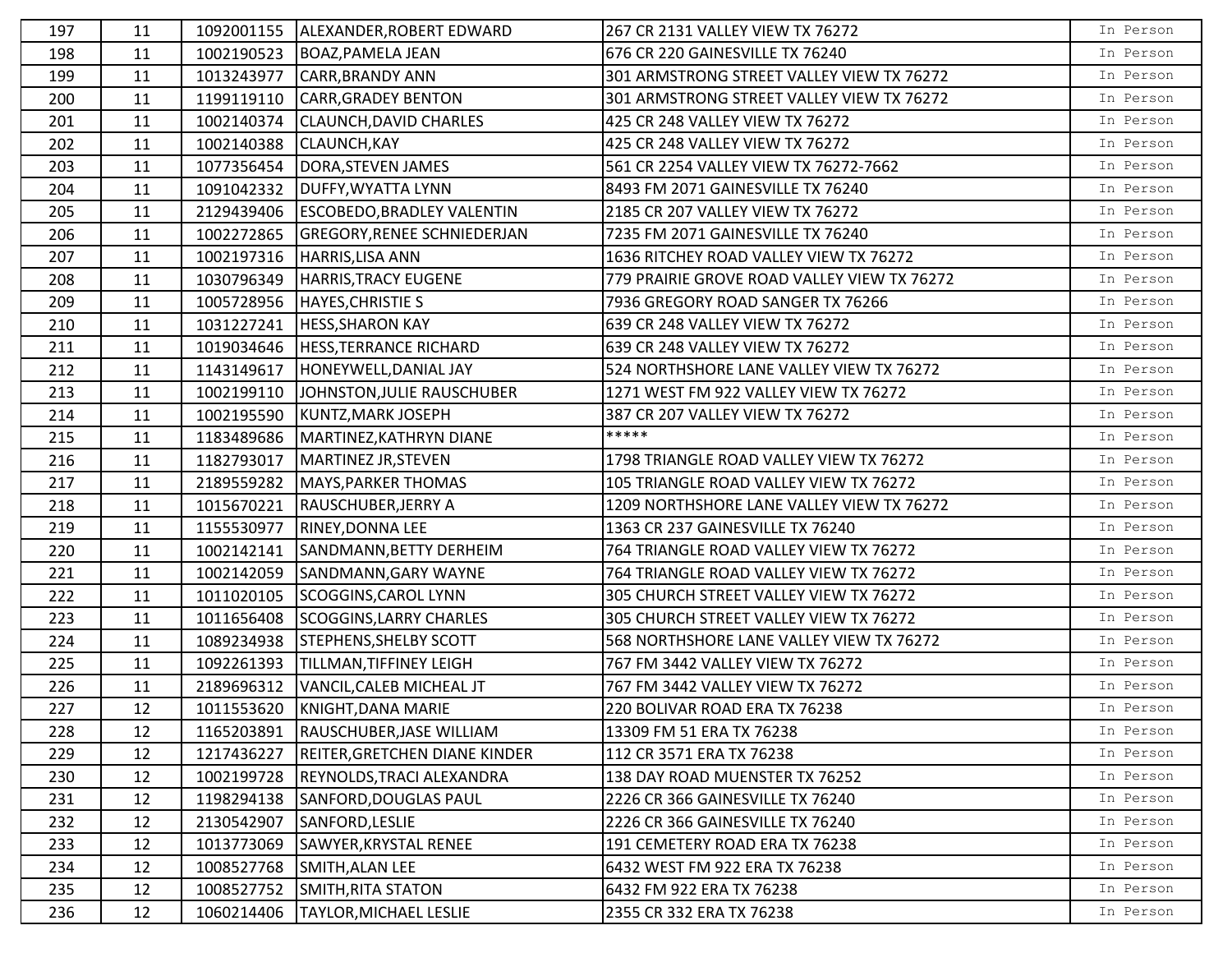| 237 | 17 | 1217473256 | DANGELMAYR, JAMES ALBERT          | 5194 CR 426 MUENSTER TX 76252-3910          | In Person |
|-----|----|------------|-----------------------------------|---------------------------------------------|-----------|
| 238 | 17 | 2147020304 | DANGELMAYR, NATALIE ROSE          | 591 CR 375 MUENSTER TX 76252                | In Person |
| 239 | 17 | 1011020620 | <b>FREEMAN JR, BILLY MARSHALL</b> | 19389 FM 1630 FORESTBURG TX 76239-2307      | In Person |
| 240 | 17 | 1044237798 | KUROSKY, CLAIRICE PARR            | 2000 CR 343 FORESTBURG TX 76239             | In Person |
| 241 | 17 | 1044448801 | KUROSKY, JERRY WADE               | 2000 CR 343 FORESTBURG TX 76239             | In Person |
| 242 | 18 | 1002218050 | <b>BAYER, BRANDON JOEL</b>        | 155 CENTERHILL DR MUENSTER TX 76252         | In Person |
| 243 | 18 | 1018082201 | <b>BINFORD, BETTY THURMAN</b>     | 2075 CR 442 MUENSTER TX 76252               | In Person |
| 244 | 18 | 1018243808 | <b>BINFORD, THOMAS DWAINE</b>     | 2075 CR 442 MUENSTER TX 76252               | In Person |
| 245 | 18 | 1028763292 | <b>BOHL, GREGORY</b>              | 801 NORTH MAPLE STREET MUENSTER TX 76252    | In Person |
| 246 | 18 | 1002214653 | <b>CLER, TIMOTHY MICHAEL</b>      | 319 EAST EDDY STREET MUENSTER TX 76252      | In Person |
| 247 | 18 | 1011836548 | DANGELMAYR, KRISTI SHANNON        | 1084 CR 425 MUENSTER TX 76252               | In Person |
| 248 | 18 | 1002208252 | DANGELMAYR, LESLIE GAYLE          | 157 WEST CROSS STREET MUENSTER TX 76252     | In Person |
| 249 | 18 | 2159973925 | DANGELMAYR, SHELBY R              | 1085 FM 2739 MUENSTER TX 76252              | In Person |
| 250 | 18 | 1153482503 | <b>ENDRES, ASHLEY DAWN</b>        | 165 CENTERHILL DR MUENSTER TX 76252         | In Person |
| 251 | 18 | 2161280191 | <b>ENDRES, BRADY DALE</b>         | 610 EAST CROSS STREET MUENSTER TX 76252     | In Person |
| 252 | 18 | 1002213419 | <b>FETSCH, SUSAN MARIE</b>        | 354 CR 447 MUENSTER TX 76252                | In Person |
| 253 | 18 | 1002217707 | <b>GIBBS, SABRINA SOMER</b>       | 520 NORTH ELM STREET MUENSTER TX 76252      | In Person |
| 254 | 18 | 1002218772 | <b>GOIN, PAUL MARK</b>            | 4370 CR 417 MUENSTER TX 76252               | In Person |
| 255 | 18 | 1002208309 | <b>GREWING, CONNIE S</b>          | 205 SOUTH WILLOW STREET MUENSTER TX 76252   | In Person |
| 256 | 18 | 1002208299 | <b>GREWING, GLENN F</b>           | 205 SOUTH WILLOW STREET MUENSTER TX 76252   | In Person |
| 257 | 18 | 1039936211 | HARRISON, JAN ROBISON             | 14 CR 471 MUENSTER TX 76252                 | In Person |
| 258 | 18 | 1039936224 | HARRISON, KENNETH EDWARD          | 14 CR 471 MUENSTER TX 76252                 | In Person |
| 259 | 18 | 1020236697 | <b>KNABE, ASHLEY NICOLE</b>       | 220 SOUTH HICKORY STREET MUENSTER TX 76252  | In Person |
| 260 | 18 | 2176098786 | KUBIS, AUDREY LEIGH               | 223 HILLCREST STREET MUENSTER TX 76252      | In Person |
| 261 | 18 | 2175595196 | MCEWEN, KARLI ROSE                | 615 EAST FIRST STREET MUENSTER TX 76252     | In Person |
| 262 | 18 | 1002218916 | <b>OTTO, CATHERINE BARTUSH</b>    | 174 CR 316 MUENSTER TX 76252                | In Person |
| 263 | 18 | 1086950612 | PENISTON, MARK STEPHEN            | 174 CR 316 MUENSTER TX 76252                | In Person |
| 264 | 18 | 2162474566 | <b>REYNOLDS, COREY DAVID</b>      | 831 CR 425 MUENSTER TX 76252                | In Person |
| 265 | 18 | 2147799684 | <b>ROHMER, BRIAN DOUGLAS</b>      | 1492 CR 427 MUENSTER TX 76252               | In Person |
| 266 | 18 | 1002214607 | SCHILLING, DALE J                 | 134 NORTH MAPLE STREET MUENSTER TX 76252    | In Person |
| 267 | 18 |            | 1002214178 SCHILLING, ELAINE R    | 134 NORTH MAPLE STREET MUENSTER TX 76252    | In Person |
| 268 | 18 | 1002215466 | <b>TAYLOR, DOREEN ANN</b>         | 236 WEST 4TH STREET MUENSTER TX 76252       | In Person |
| 269 | 18 | 1002215167 | <b>TAYLOR, STEVEN CHARLES</b>     | 236 WEST 4TH STREET MUENSTER TX 76252       | In Person |
| 270 | 18 | 1078114734 | <b>WASKOM, REBECCA A</b>          | 304 NORTH HICKORY STREET MUENSTER TX 76252  | In Person |
| 271 | 18 | 1002145656 | ZIMMERER, GREG WILLIAM            | 920 NORTH MESQUITE STREET MUENSTER TX 76252 | In Person |
| 272 | 21 | 1009721412 | CAILLIER, GAYLE MARIE             | 107 CIRCLE DRIVE WEST LINDSAY TX 76250      | In Person |
| 273 | 21 | 1011681985 | CAILLIER, KENNETH J               | 107 CIRCLE DRIVE WEST LINDSAY TX 76250      | In Person |
| 274 | 21 | 1002224710 | <b>CLER, ALYCE MARIE</b>          | 229 HICKORY STREET LINDSAY TX 76250         | In Person |
| 275 | 21 | 1002183221 | CORBETT, SANDRA KAY               | 1201 WALTER STREET GAINESVILLE TX 76240     | In Person |
| 276 | 21 | 1002223861 | EBERHART, PATRICIA F              | 506 FM 1200 GAINESVILLE TX 76240            | In Person |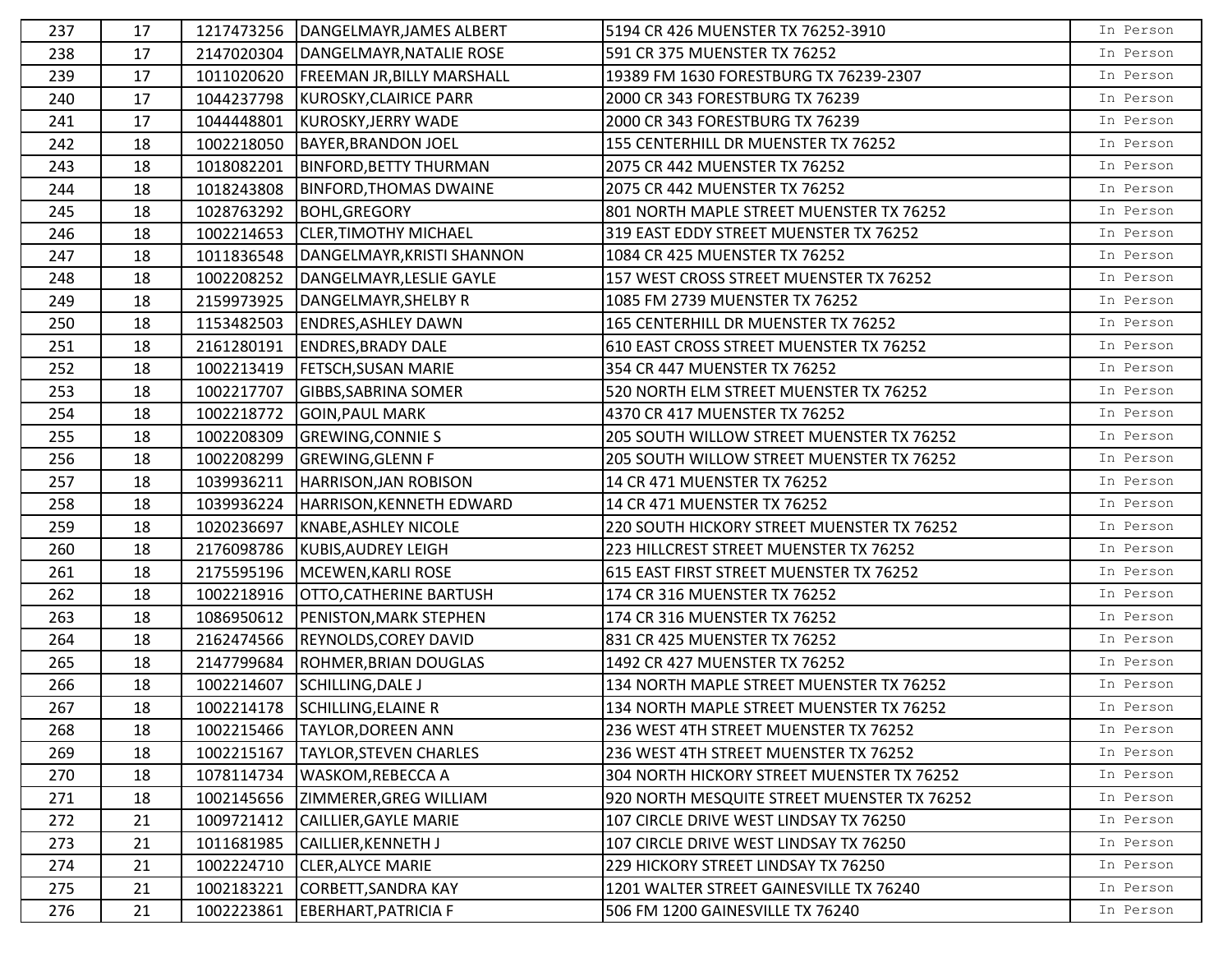| 277 | 21 | 1002234302 | <b>FANGMAN, ANITA MARIE</b>             | 1770 FM 1199 GAINESVILLE TX 76240         | In Person |
|-----|----|------------|-----------------------------------------|-------------------------------------------|-----------|
| 278 | 21 | 1009540463 | <b>GILBERT, MARCI ANNETTE</b>           | *****                                     | In Person |
| 279 | 21 | 1002240000 | <b>GILBERT, TERRY WAYNE</b>             | *****                                     | In Person |
| 280 | 21 | 1002242390 | <b>GOSSETT, DOUGLAS MILTON</b>          | 2752 FM 1200 GAINESVILLE TX 76240         | In Person |
| 281 | 21 | 1002242405 | <b>GOSSETT, MAQUITA ELAINE</b>          | 2752 FM 1200 GAINESVILLE TX 76240         | In Person |
| 282 | 21 | 1002243061 | HALL, TAD ALAN                          | 104 BEZNER STREET LINDSAY TX 76250        | In Person |
| 283 | 21 | 1002158158 | <b>HEDRICK JR, LEWIS VAN</b>            | 1208 NORTMAN DRIVE GAINESVILLE TX 76240   | In Person |
| 284 | 21 | 1002158485 | <b>HEDRICK, ROBYN MICHELLE</b>          | 1208 NORTMAN DRIVE GAINESVILLE TX 76240   | In Person |
| 285 | 21 | 1002220244 | <b>HESS, DONNA KAY</b>                  | 208 HILLSIDE LANE LINDSAY TX 76250        | In Person |
| 286 | 21 |            | 1002220263  HESS, RICKEY FRANCIS        | 208 HILLSIDE LANE LINDSAY TX 76250-2720   | In Person |
| 287 | 21 |            | 1002221859   HESS, VIRGINIA CHRISTINE   | 917 CR 404 GAINESVILLE TX 76240           | In Person |
| 288 | 21 | 1002198731 | HUDDLESTON, RONALD ANTHONY              | 164 BERGMAN MYRA TX 76253                 | In Person |
| 289 | 21 | 1002159938 | <b>LINKS, GARY LYNN</b>                 | 4459 CR 411 MUENSTER TX 76252             | In Person |
| 290 | 21 | 1002160276 | LINKS, ROBIN LEIGH                      | 4459 CR 411 MUENSTER TX 76252             | In Person |
| 291 | 21 | 1183081802 | MATTHEWS, ANGELA DIONE                  | 1713 FM 1198 MYRA TX 76253                | In Person |
| 292 | 21 | 1002270363 | METZLER, BRADLEY FRANKLIN               | 6030 WEST HWY 82 GAINESVILLE TX 76240     | In Person |
| 293 | 21 | 1002222769 | METZLER, GLEN JOSEPH                    | 1084 CR 405 GAINESVILLE TX 76240          | In Person |
| 294 | 21 | 1221517607 | <b>PIKE, KELLIS JENETTE</b>             | 223 HICKORY STREET LINDSAY TX 76250       | In Person |
| 295 | 21 | 1153358243 | <b>ROBISON, DAVID STEVEN</b>            | 4956 FM 1199 GAINESVILLE TX 76240         | In Person |
| 296 | 21 | 1020516650 | SCHMITZ, ANNETTE CLARA                  | 106 CIRCLE DRIVE WEST LINDSAY TX 76250    | In Person |
| 297 | 21 | 1002143938 | <b>WARD JR, CECIL MILTON</b>            | 204 HILLSIDE LANE LINDSAY TX 76250        | In Person |
| 298 | 21 | 1012278675 | <b>WILEY, DEBRA LYNN</b>                | 116 4TH STREET LINDSAY TX 76250           | In Person |
| 299 | 21 | 1002223097 | <b>WILSON, JANE MARIE</b>               | 2435 CR 409 GAINESVILLE TX 76240          | In Person |
| 300 | 21 | 1002212371 | WIMMER, JERRY RAY                       | 10 CR 466 GAINESVILLE TX 76240            | In Person |
| 301 | 21 | 1002212392 | WIMMER, LOUISE                          | 10 CR 466 GAINESVILLE TX 76240            | In Person |
| 302 | 21 | 1002222441 | <b>WINTER, CHARLOTTE A</b>              | 3793 FM 1199 GAINESVILLE TX 76240         | In Person |
| 303 | 21 | 1002222585 | ZIMMERER, DOROTHY                       | 217 PARKVIEW DRIVE LINDSAY TX 76250       | In Person |
| 304 | 21 | 1002222603 | <b>ZIMMERER, LARRY PAUL</b>             | 1164 CR 404 GAINESVILLE TX 76240          | In Person |
| 305 | 22 | 1057815250 | <b>AMTHOR, FRANK G</b>                  | 100 TOMAHAWK DRIVE LAKE KIOWA TX 76240    | In Person |
| 306 | 22 | 1083317759 | <b>BITSCHE, CHARLES LINN</b>            | 303 COMANCHE DRIVE LAKE KIOWA TX 76240    | In Person |
| 307 | 22 |            | 1022872026   BLYTHE, GEORGIA GENE       | 1111 KIOWA DRIVE EAST LAKE KIOWA TX 76240 | In Person |
| 308 | 22 |            | 1002229524  BROWN-AMTHOR, DONNA CHERYLL | 100 TOMAHAWK DRIVE LAKE KIOWA TX 76240    | In Person |
| 309 | 22 | 1002225934 | <b>BUCHANAN, GAIL</b>                   | 115 SHOSHONE DRIVE LAKE KIOWA TX 76240    | In Person |
| 310 | 22 | 1013124227 | <b>BUTLER, SHIRLEY ANN</b>              | 1029 KIOWA DRIVE EAST LAKE KIOWA TX 76240 | In Person |
| 311 | 22 | 1013159364 | <b>BUTLER, TERRY L</b>                  | 1029 KIOWA DRIVE EAST LAKE KIOWA TX 76240 | In Person |
| 312 | 22 | 1031224311 | <b>CARTER, JOHN TYLER</b>               | 1120 KIOWA DRIVE WEST LAKE KIOWA TX 76240 | In Person |
| 313 | 22 | 1015095025 | DAY, MARSHA HUGHES                      | 113 CAYUGA TRAIL LAKE KIOWA TX 76240      | In Person |
| 314 | 22 | 1015095158 | DAY, STEVE DENNIS                       | 113 CAYUGA TRAIL LAKE KIOWA TX 76240      | In Person |
| 315 | 22 | 2155466250 | <b>GABEL, BRIAN DAVID</b>               | 108 YUMA LAKE KIOWA TX 76240              | In Person |
| 316 | 22 | 2155466284 | GABEL, LYNNE FREELAND                   | 108 YUMA LAKE KIOWA TX 76240              | In Person |